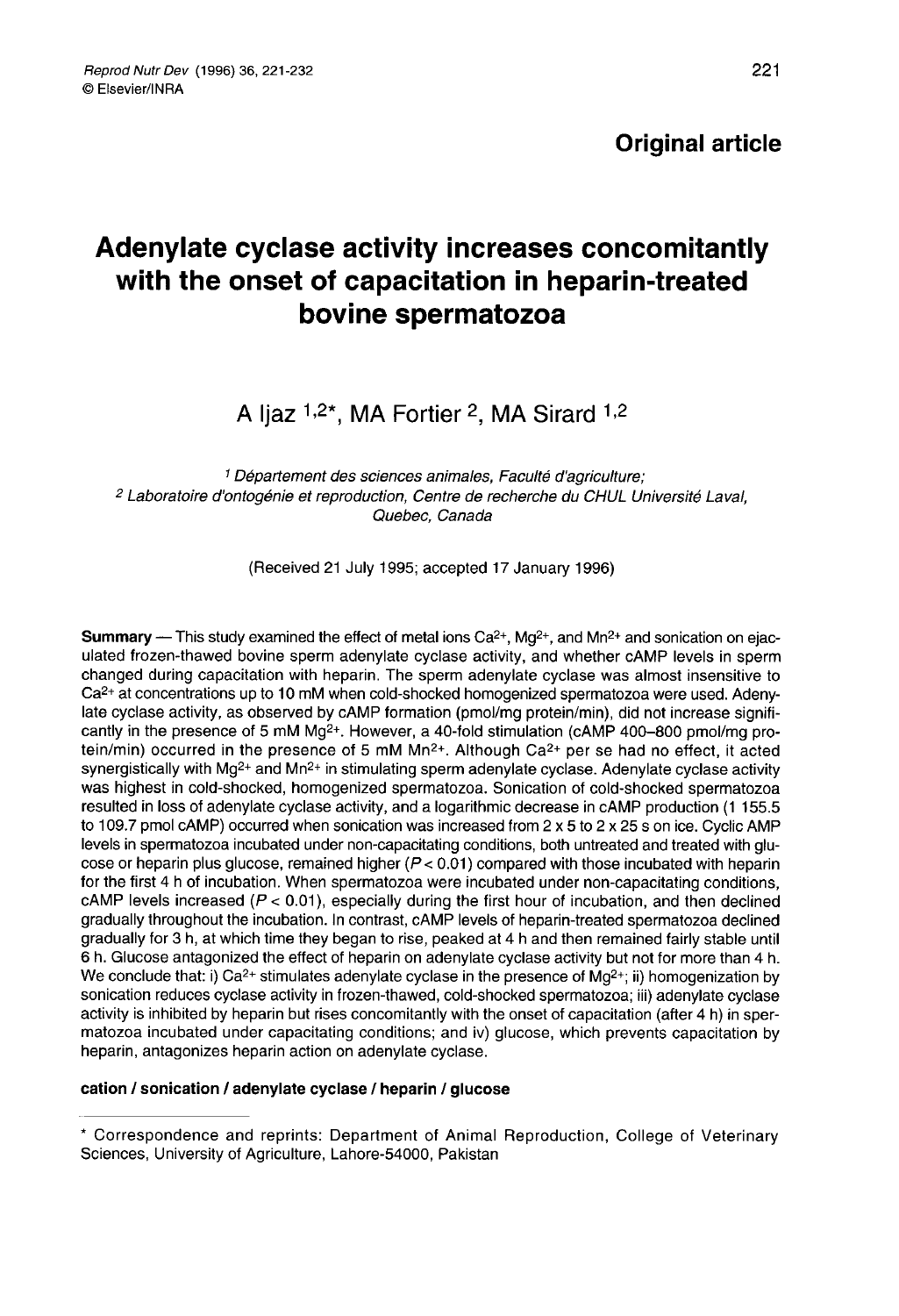Résumé - La capacitation de spermatozoïde bovins induite par l'héparine s'accompagne d'une élévation de l'activité adényl cyclase. Cette étude a évalué l'effet des ions métalliques calcium,<br>magnésium et manganèse sur l'activité de l'adénylate cyclase des spermatozoïdes de bovin en présence ou en absence d'un agent capacitant, l'héparine. Les résultats obtenus démontrent une insensibilité de la cyclase au calcium à des concentrations atteignant 10 mM avec des préparations de spermatozoïdes homogénéisés à froid. L'activité de l'adénylate cyclase telle que mesurée par l'accumulation d'AMP cyclique n'augmente pas avec les faibles doses de magnésium (5 mM). En revanche, avec le manganèse à cette même dose (5 mM) l'augmentation est de 40 fois la valeur contrôle. Bien que le calcium n'ait pas d'effet seul, il augmente la réponse au magnésium et au manganèse. Nos résultats ont aussi démontré que ces réponses demeuraient perceptibles lorsque les spermatozoïdes étaient homogénéisés à froid contrairement à une homogénéisation par ultrason qui entraîne une perte graduelle de l'activité (1 155,5 pmol et 109,7 pmol respectivement pour des temps de 2 x 5 et 2 x 25 secondes). Le niveau basal dAMP cyclique observé avec les spermatozoïdes incubés dans des conditions non-capacitantes en présence ou en absence de glucose demeure plus élevé que dans des conditions capacitantes ( $p < 0.01$ ). En absence d'héparine, les niveaux d'AMP cyclique ont augmenté durant la première heure d'incubation pour décliner par la suite. Dans le cas des spermatozoïdes incubés avec héparine, il y a eu diminution graduelle pour 3 heures suivi d'une augmentation à 4 heures pour ensuite rester stable jusqu'à 6 heures d'incubation. La présence du glucose a eu un effet inhibiteur de l'effet de l'héparine pour les premières 4 heures seulement. En conclusion, i) le calcium stimule l'adénylate cyclase seulement en présence de magnésium, ii) l'utilisation des ultrasons pour homogénéiser les cellules détruit l'activité de l'adénylate cyclase, iii) l'activité basale de l'adénylate cyclase est d'abord inhibée puis augmente de façon concomitante avec la capacitation, iv) ce qui n'est pas le cas en présence de glucose qui est reconnu pour inhiber la capacitation.

cation / ultrasons / adénylate cyclase / héparine / glucose

#### INTRODUCTION

It has long been known that when mammalian spermatozoa leave the male reproductive tract, they are capable of independent motility but not of fertilizing oocytes. Chang (1951) reported that preincubation of spermatozoa in the female genital tract is a prerequisite for fertilization of the oocyte. Acquisition of the capacity to fertilize an oocyte is termed capacitation (Austin, 1952). In bovine animals, capacitation normally occurs in the female reproductive tract, however, it can be achieved in vitro to obtain normal progeny (Brackett et al, 1982; Lambert et al, 1986).

Capacitation requires a species-specific length of time for completion (Bedford, 1970), and successful protocols are available to induce capacitation. However, the biochemical reactions involved in the process are still poorly understood. At present, no obvious characteristics have been found that can be evaluated to measure the degree of transition toward the fully capacitated state. No gross morphological changes, which might be monitored easily, occur (Bedford, 1970; Yanagimachi, 1988), and no biochemical parameters have been defined that could give such information.

Over the past decade, evidence had been accumulating that the cyclic nucleotide cAMP plays a role in mammalian sperm motility, capacitation, and acrosome reaction (reviewed by Garbers and Kopf, 1980; Tash and Means, 1983; Fraser, 1983; Fraser and Ahuja, 1988). The observation that intracellular cAMP levels increase during capacitation suggests changes in activity of the enzymes involved in its metabolism. Evidence that adenylate cyclase activity increases during this time has been obtained for the guinea pig (Morton and Albagli, 1973), mouse (Stein and Fraser, 1984; Monks et al, 1986) and hamster (White and Aitken,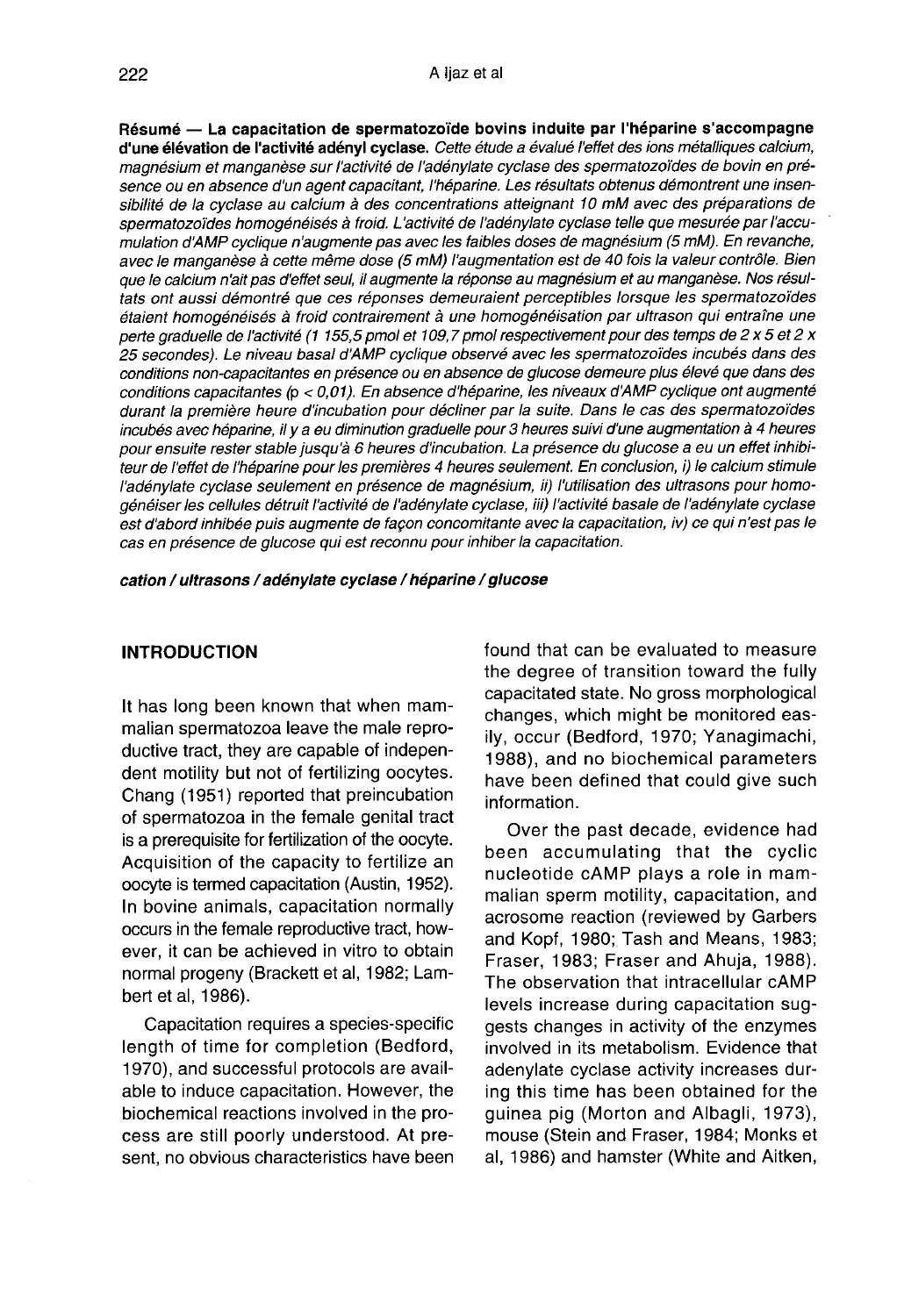1989) using epididymal spermatozoa capacitated in vitro.

Epididymal spermatozoa may differ from ejaculated spermatozoa in terms of normal physiological functions. Indeed, the zona pellucida failed to induce acrosome reaction on epididymal spermatozoa (Florman and First, 1988b). Differences in adenylate cyclase activity have also been reported in spermatozoa from caput epididymis compared with those from caudal epididymis (Vijayaraghavan and Hoskin, 1985). In addition, the capacitation status of mouse sperm was evaluated by the acrosome reaction rate (Fraser, 1981; Stein and Fraser, 1984), so the increase in adenylate cyclase activity may relate to acrosome reaction rather than to capacitation in these studies, and the processes of capacitation and acrosome reaction could be confused. A rise in adenylate cyclase activity was reported for freshly ejaculated boar spermatozoa incubated for 2 h in vivo in the gilt uterus (Berger and Clegg, 1983), but whether these conditions support capacitation is not known. More recently, Uguz et al (1992) reported that cAMP is elevated during capacitation of bovine sperm by heparin or oviduct fluid.

Because heparin, a gluycosaminogly can, induces bovine sperm capacitation in vitro (Parrish et al, 1988, 1989a,b), independent of acrosome reaction unless lysophosphatidylcholine (Parrish et al, 1988) or solubilized zone pellucida (Florman and First, 1988a) are added, this study was conducted to determine whether incubation of bovine sperm in vitro with heparin affects the cAMP-generating system during capacitation. The cAMP nucleotide has been associated with an increase in sperm motility, but its action has been characterized mainly within the tails of demembraned epididymal sperm. The influence of cAMP in the capacitation process suggests an effect in the head and possibly in the midpiece. Therefore, to evaluate the influence of cAMP during the capacitation process,

homogenized sperm must be used in cyclase assay to measure maximal basal adenylate cyclase activity during capacitation. We report that a procedure such as sonication to homogenize cellular components reduces adenylate cyclase activity in frozen-thawed, cold-shocked bovine spermatozoa, and that intracellular cAMP levels rise concomitantly with the onset of capacitation in spermatozoa incubated under capacitating conditions.

#### MATERIALS AND METHODS

#### Sperm culture

A single frozen pool of semen from five different bulls was prepared and donated by the Centre d'Insemination artificielle du Quebec Inc (CIAQ Inc, Sainte-Hyacinthe, Quebec). The straws were thawed in a 35 °C water bath for 1 min and washed twice in Sp-TALP (Parrish et al, 1988) supplemented with 6 mg/mL fatty-acid-free bovine serum albumin (BSA, Sigma, St-Louis, MO). The spermatozoa were finally resuspended at 10 x 106 cells/mL in Sp-TALP, which could contain 10 µg/mL heparin (166 IU/mg, Sigma), 5 mM glucose, or other substances to be evaluated as indicated in the text and were incubated (39  $^{\circ}$ C, 5% CO<sub>2</sub>) for up to 6 h. Samples of these suspensions were collected at the indicated times for adenylate cyclase assay.

# Sperm preparation for adenylate cyclase assay

At precise times during the incubation of spermatozoa, a thoroughly mixed aliquot (2.5 mL) of the suspension was centrifuged for 5 min, 600  $q$ at room temperature. The supernatant was discarded and the pellet resuspended in Hepes buffered saline [10 mM N-2-hydroxyethylpiperazine-N'-2-ethanesulfonic acid (Sigma), 150 mM NaCi, pH 7.2] supplemented with 1 mM ethylenediaminetetraacetic acid (EDTA, Sigma) and centrifuged as above. The supernatant was discarded, and the sperm pellet was 'cold-shocked' by resuspension in ice-cold (0-4 °C) homogenization buffer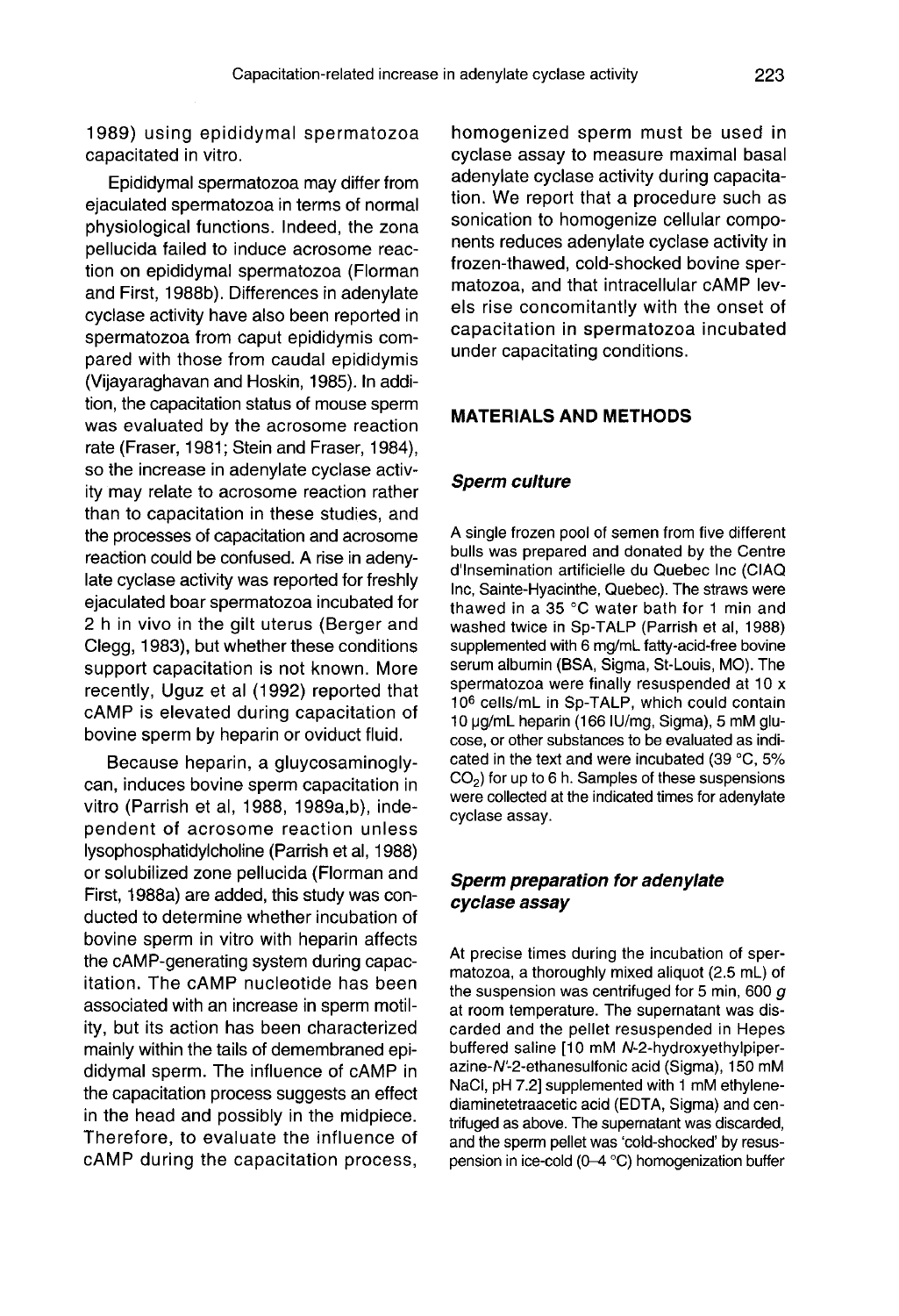(1/10 of the initial volume of sperm suspension), which contained 50 mM Hepes, 1 mM ethyleneglycol-bis-((3-aminoethyl ether) N,N,N',N' tetraacetic acid (EGTA, Sigma) 10% dimethyl sulfoxide (DMSO, Sigma), pH 7.6. The spermatozoa were then homogenized or sonicated on ice. Homogenization was achieved by passing the sperm suspension through an 18-G needle ten times using a 5 mL syringe. Sonication comprised two bursts each of 5, 10, 15, 20 or 25 s applied to a 5 mL suspension of spermatozoa using a 3 mm probe on a Vibra Cell Ultrasonic tissue disintegrator (Sonics and Materials Inc, Danbury, CT). The microtip output control limit was set at 4.5, and bursts were given in a continuous pulse manner at maximum power.

#### Adenylate cyclase assay

Adenylate cyclase activity in spermatozoa was determined by measuring the rate of conversion **Adenylate cyclase assay**<br>Adenylate cyclase activity in spermatozoa was<br>determined by measuring the rate of conversion<br>of [a-32P]ATP to [32P]cAMP. The adenylate<br>cyclase assay was performed as usual in our cyclase assay was performed as usual in our facilities for uterine cells from cows (Fortier et al, 1988) and rabbits (Fortier et al, 1989; Lambert et al, 1990) with some modifications. For the assay, 40 pL of the sperm suspension prepared as above was added to the assay tube containing (in the final concentration) 50 mM Hepes, 1 mM 3-isobutyl-1-methylxanthin (IBMX, Sigma), 10 mM KCL, 16 µg creatine kinase (800 IU/mg 37 °C, Boehringer Mannheim, Laval, Quebec), 3.2 mM creatine phosphate (Boehringer Mannheim), 0.25 mM adenosine triphosphate (ATP, Boehringer Mannheim), 4 mM DTT (1,4-dithiothreitol, Boehringer Mannheim), and 0.4 µCi [a-32P]ATP (New England Nuclear Research Products, Boston, MA (NEN)) in a final volume of 150  $\mu$ L, pH 7.6. Mn<sup>2+</sup> at 5 or 20 mM was used as the stan $d$ , o. win-1 at 3 or 20 mm was used as the star-<br>dard divalent cation. In experiment 1 it was<br>replaced by Mg<sup>2+</sup> or Ca<sup>2+</sup> as specified. The reaction was performed at 39 °C for 15 min. Then 100  $\mu$ L of the stopping solution [36.4 mM ATP, 100 uL of the stopping solution [36.4 mM ATP, 10 mM 3',5'-cyclic AMP (Sigma), 1 % sodium replaced by Mg<sup>2+</sup> or Ca<sup>2+</sup> as specified. The read-<br>tion was performed at 39 °C for 15 min. Then<br>100  $\mu$ L of the stopping solution [36.4 mM ATP,<br>10 mM 3',5'-cyclic AMP (Sigma), 1% sodium<br>dodecyl sulfate and 30 000 cmp [ reaction, and the tubes were boiled for 5 min. 10 mM 3',5'-cyclic AMP (Sigma), 1% sodium dodecyl sulfate and 30 000 cmp [<sup>3</sup>H]cAMP (NEN)] was added to the assay tubes to terminate the reaction, and the tubes were boiled for 5 min. The [<sup>32</sup>P]cAMP formed was recovered dual chromatography using Dowex and alumina columns (Salomon et al, 1974), and the tritiated cAMP was used as an internal standard for the evaluation of recovery.

# Determination of sperm membranes and cyclase assay mixture stability

The stability of sperm membranes and cyclase assay was determined over a 6 h period. For this experiment, an intact sperm homogenate was prepared and divided into three aliquots: the cyclase activity of one aliquot was assessed immediately (0 h) using freshly prepared assay mixture; the second and third were kept on ice for 6 h. Cyclase activity in the second and third aliquots was then assessed using respectively the assay mixture that was prepared at 0 h (and then kept on ice) and a freshly prepared assay mixture. The assay was performed in the presence of 5 mM Mn2+.

#### Protein determination

A 100 pL aliquot of sperm suspension was taken to measure the protein contents, which were assayed according to Lowry et al (1951) using BSA as a standard.

## Statistical analysis

Frozen-thawed sperm were assayed for adenylate cyclase activity within 6 h after washing and incubation. The adenylate cyclase assays were conducted in triplicate, and experiments were repeated at least three times. Data were analysed by a multiple regression approach. Analysis of variance was performed to determine the differences in treatments. Means from analyses that were different at  $P < 0.05$  were tested using the multiple F-test (Duncan, 1955). The results are expressed as means ± SD.

# RESULTS

# Effect of divalent cations Ca<sup>2+</sup>, Effect of divale<br>Mg<sup>2+</sup> and Mn<sup>2+</sup>

In the first set of experiments, cold-shocked homogenized spermatozoa were used to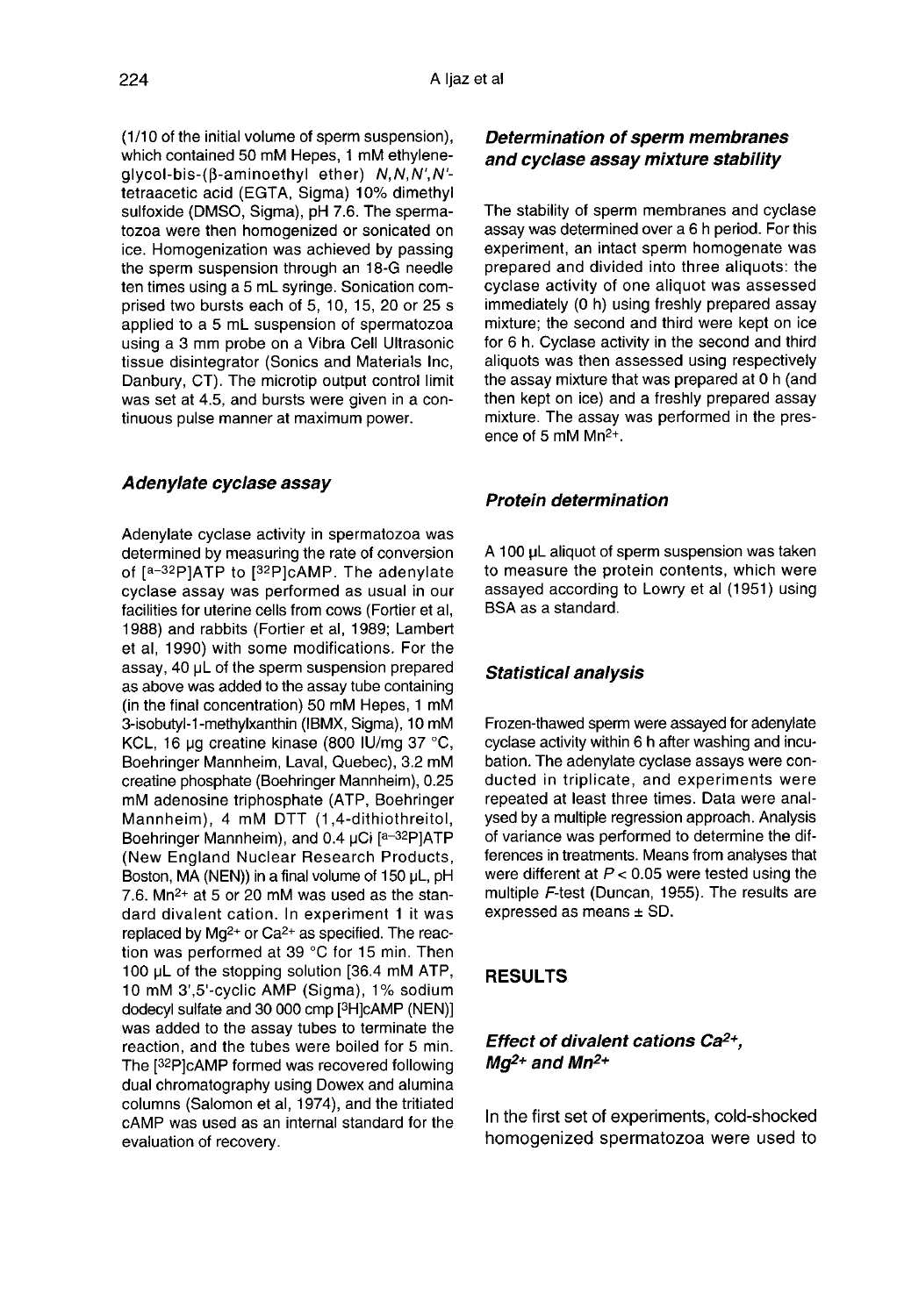standardize the adenylate cyclase assay for frozen-thawed spermatozoa. The effects of the metal ions  $Ca^{2+}$ , Mg<sup>2+</sup> and Mn<sup>2+</sup> and the length of the assay were evaluated first and the results using untreated spermatozoa are shown in figure 1. The sperm adenylate cyclase was almost insensitive to Ca2+ even up to 10 mM concentrations (fig 1a).



Fig 1. Effect of increasing concentrations of Ca<sup>2+</sup> on adenylate cyclase activity in frozen-thawed spermatozoa. The dose-responses to  $Ca^{2+}$  (0-10 mM) were measured alone (a) or in the presence of 5 mM  $Mq^{2+}$  (b) or 5mM  $Mn^{2+}$  (c). Open symbols represent 0 h and closed symbols represent 6 h incubation. The responses at the two different times were significantly different ( $P < 0.01$ ). Data are the means  $\pm$  SD of three different experiments.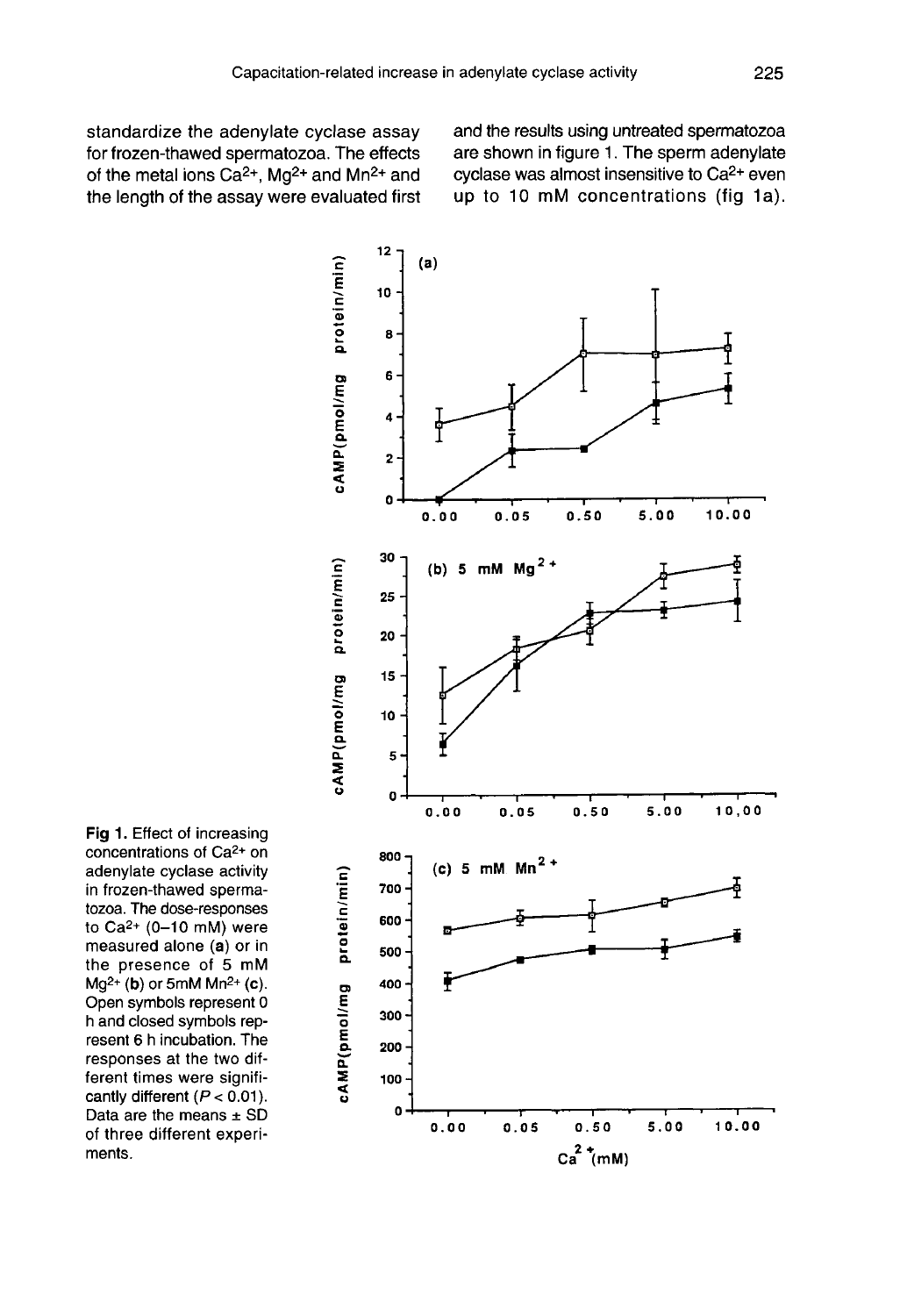Although  $Ma^{2+}$  is recognized as the physiological cofactor in most adenylate cyclase systems, the sperm adenylate cyclase responded poorly to 5 mM Mg2+ (twice the concentration representing half-maximal stimulation; Brown and Casillas, 1986). However, the presence of Mg<sup>2+</sup> conferred a dose-response sensitivity of sperm cyclase  $(P < 0.05)$  to increasing concentration of  $Ca<sup>2+</sup>$  (fig 1b). When the assay was performed in the presence of 5 mM Mn2+ (twice the concentration representing half maximal concentration; Braun, 1975), the level of cAMP formation was remarkably higher cAMP formation was remarkably higher<br>(fig 1c), but Ca<sup>2+</sup> sensitivity was reduced<br>compared to Mg<sup>2+</sup>. A decreased rate (*P <*<br>0.05) of cAMP formation was observed at 0.05) of cAMP formation was observed at 6 h compared with 0 h in these experiments.

## Effect of sonication

Sonication appears to affect adenylate cyclase activity more than standard methods of homogenization (Towns and Luke, 1976). Therefore, the second set of experiments was performed to optimize the length of sonication to maximize adenylate cyclase activity. The effect of sonication was studied before and after a 6 h incubation period in the presence of 5 mM (fig 2a) or 20 mM (fig before and after a 6 h incubation period in<br>the presence of 5 mM (fig 2a) or 20 mM (fig<br>2b) Mn<sup>2+</sup>. Figure 2 shows that: (1) cAMP<br>lavela ware bigher (*R s* 0.01) in eald levels were higher  $(P < 0.01)$  in coldshocked, homogenized spermatozoa (0 = no sonication); and (2) not only were cAMP levels lower in sonicated spermatozoa, but also there was a linear decrease  $(P < 0.05)$ in cAMP production (1 155.5 to 109.7 and 765.5 to 38.0 pmol cAMP at 0 and 6 h respectively; fig 2a) when the length of sonication was increased from 2 x 5 to 2 x 25 sec.

In the above experiments, cAMP levels were lower ( $P < 0.05$ ) at 6 h than at 0 h. An experiment was therefore performed to evaluate whether this decrease in cAMP levels was due to the length of spermatozoal incubation or to a degradation of the regeneration system (creatine kinase, creatine phosphate) of the cyclase assay mixture over time. Figure 3 demonstrates that sperm membranes were stable for at least 6 h when kept on ice in homogenization buffer. It also shows that the cyclase assay mixture was stable for the entire length of the protocol. Therefore, the reduction in cyclase activity following incubation of sperm for 6 h at 39 °C is due to metabolism within sperm cells.

# Effect of heparin and glucose on adenylate cyclase activity

Adenylate cyclase activity measured in heparin-treated homogenized spermatozoa in the presence of 5 mM  $Mn^{2+}$  gradually declined until 3 h, a significant increase ( $P <$ 0.01) was observed at 4 h, and activity was fairly stable up to 6 h. Untreated spermatozoa, however, showed increased  $(P < 0.01)$ activity at 1 and 3 h of incubation compared with 0 h. Adenylate cyclase activity in untreated spermatozoa was higher ( $P <$ 0.001) than in heparin-treated spermatozoa up to 4 h of incubation (fig 4a).

The effect of 5 mM glucose, which retards capacitation induced by heparin (Parrish et al, 1989) was then evaluated in terms of adenylate cyclase activity. Unlike heparin-treated spermatozoa, the pattern of adenylate cyclase activity in glucosetreated spermatozoa was similar to that of untreated spermatozoa. However, throughout the incubation, cAMP levels in glucosetreated spermatozoa remained lower (P < 0.05) than in untreated spermatozoa except at 3 h (fig 4). No difference in adenylate cyclase activity was seen between the untreated cells and those treated with heparin plus glucose throughout incubation (fig 4a).

As illustrated in figure 4b, adenylate cyclase activity in glucose-treated sperma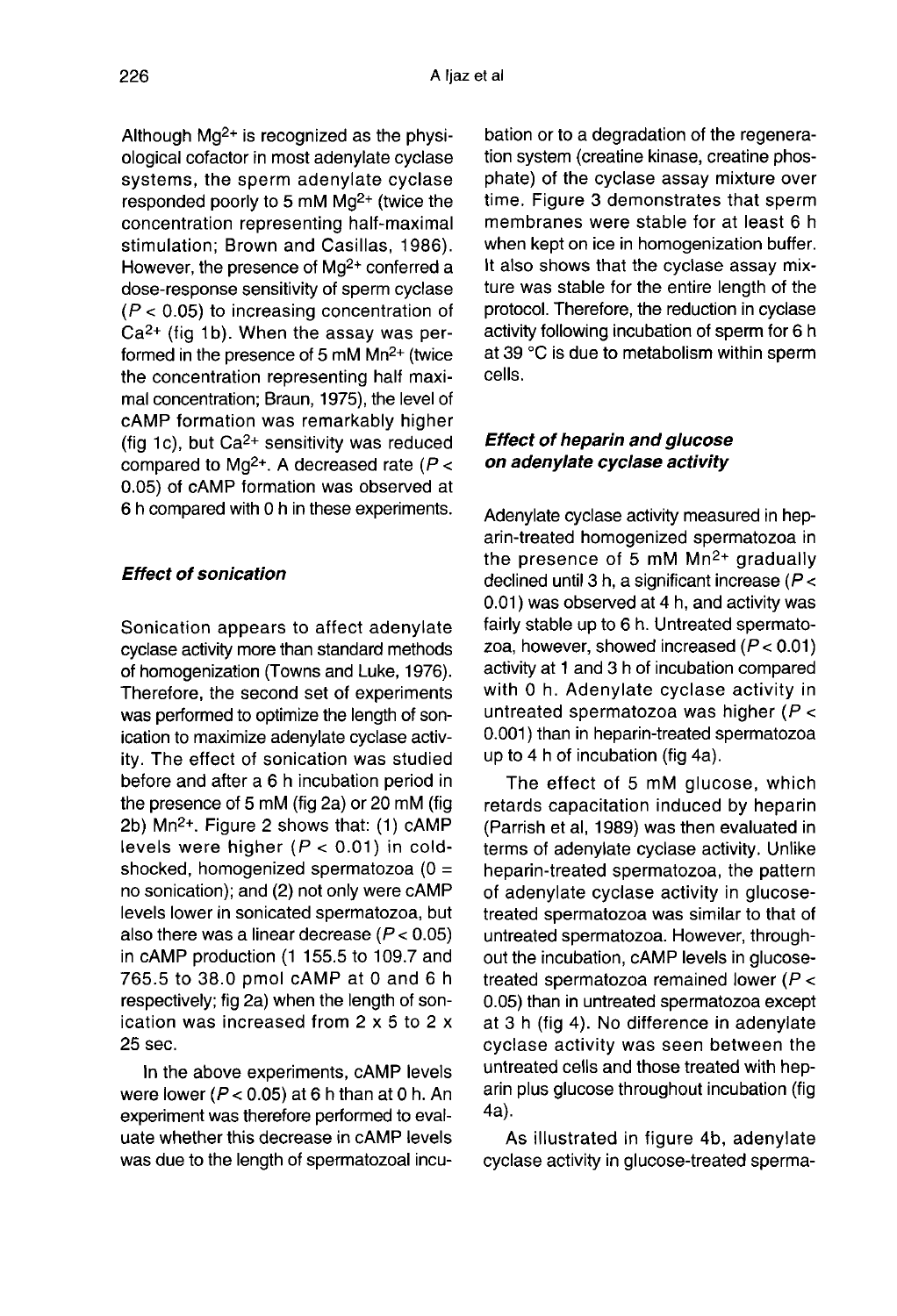tozoa, when measured with 20 mM Mn<sup>2+</sup>, was higher ( $P < 0.05$ ) than those of untreated, heparin-treated and heparin plus glucose-treated spermatozoa at 0 h. This cyclase activity in heparin-treated spermatozoa gradually decreased until 3 h and steeply increased  $(P < 0.001)$  at 4 h. Although adenylate cyclase activity in glucose-treated cells was higher  $(P < 0.001)$ compared with heparin-treated cells throughout the incubation, at 6 h the pattern of activity was similar in both treatments.

Unlike heparin and glucose-treated cells, cyclase activities of untreated cells and of those treated with heparin plus glucose increased  $(P < 0.001)$  from 0 to 1 h and then decreased gradually thoughout the incubation. No difference in adenylate cyclase activity was observed between untreated spermatozoa and those treated with hep-



Fig 2. Effect of cold-shock and sonication on adenylate cyclase activity of untreated spermatozoa in the presence of  $(a)$  5 mM Mn<sup>2+</sup>, or (b)  $20 \text{ mM Mn}^2$ +. Open symbols represent 0 h and closed symbols represent 6 h incubation. Data shown are means  $\pm$  SD ( $n = 3$ ). \* Cold-shocked spermatozoa. Data points with different superscripts were significantly different  $(P < 0.05)$ .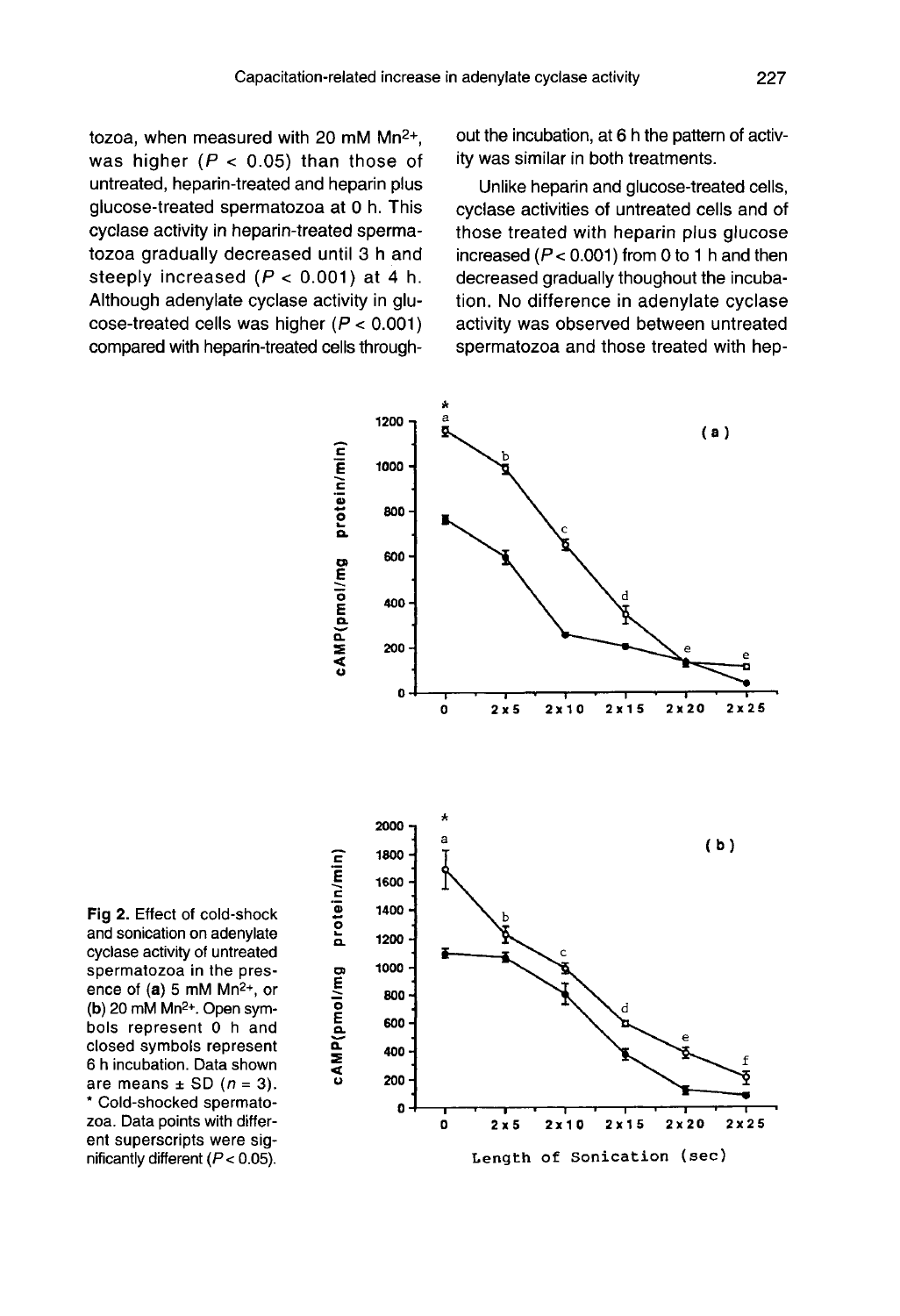

Fig 3. Effect of length of storage of regeneration system of the adenvlate cyclase assay mixture. Untreated sperm homogenate was prepared, divided into three aliquots and kept on ice. 0 h  $(fresh)$  = assay mixture prepared at 0 h and half used immediately for one sperm aliquot; 6 h (old) = second half of the assay mixture kept on ice for 6 h and used for the second sperm aliquot; 6  $h$  (fresh) = freshly prepared assay mixture used for third sperm aliquot.

arin plus glucose, but the activity was greater  $(P < 0.001)$  than for the heparin-treated spermatozoa throughout the incubation except at 4 h (fig 4b).

# **DISCUSSION**

In the present study, the adenylate cyclase activity of bull spermatozoa was first evaluated in cold-shocked homogenized speractivity of bull spermatozoa was first evaluated in cold-shocked homogenized spermatozoa in the presence of metal ions  $Ca^{2+}$ ,  $Mg^{2+}$  and  $Mn^{2+}$ . Bovine sperm adenylate cyclase, like the adenylate cyclase systems of other mammalian spermatozoa, uses metal-ATP as a substrate (Braun, 1975; Herman et al, 1976; reviewed by Fraser and Monks, 1990).

Although Ca2+ per se has no effect on sperm adenylate cyclase, it acts synergistically with  $Mq^{2+}$  and  $Mn^{2+}$  in stimulating sperm adenylate cyclase. Augmentation by

 $Ca<sup>2+</sup>$  of the stimulatory effects of Mg<sup>2+</sup> and Mn<sup>2+</sup> on adenylate cyclase is not unique to bull sperm (Braun, 1975) but has been observed in other species as well (rat: Bianchi, 1963; guinea pig: Hyne and Garobserved in other species as well (rat:<br>Bianchi, 1963; guinea pig: Hyne and Gar-<br>bers, 1979). Although 0.1–1 mM Ca<sup>2+</sup><br>inhibite as completely abeliable a glaminist inhibits or completely abolishes adenylate cyclase activity in various somatic cell types (reviewed by Robison et al,  $1971$ ),  $0.05-10$ mM Ca2+ potentiated adenylate cyclase stimulation by  $Mq^{2+}$  and  $Mn^{2+}$  in our study. These concentrations are at the upper limit of the physiological range. However, this information might be significant with regard to sperm function in vivo. In mammals acquisition of motility by spermatozoa occurs in the corpus of the epididymis, however; spermatozoa become motile for the first time at ejaculation. A rapid flow of Ca<sup>2+</sup> into the sperm might occur at ejaculation and result in divalent ion translocation to the catalytic and/or regulatory site(s) of the sperm adenylate cyclase, because bovine seminal plasma has a much higher Ca2+ content (8.5 mM; Mann, 1964) than spermatozoa (1 mM; Bianchi, 1963). Alternatively, Ca2+ influx through the sperm membrane coupled with ion translocation might displace one (or more) substance(s), for example, Cu2+ restricts enzyme activity (Braun, 1975).

Although  $Ma^{2+}$  and  $Mn^{2+}$  both stimulated adenylate cyclase activity of spermatozoa, the effect was remarkably greater in the presence of  $Mn^{2+}$  (fig 1). When  $Mn^{2+}$  alone or  $Mn^{2+}$  plus  $Mg^{2+}$  were used, the specific activity of adenylate cyclase was several times higher than with Mg<sup>2+</sup> alone. Further, at concentrations of Mn<sup>2+</sup> near saturation, Mg2+ does not produce an additional increase in activity, indicating that  $Mn^{2+}$  can completely satisfy the requirement for divalent cations (Herman et al, 1976); however, the mechanism of the stimulatory effect of Mn<sup>2+</sup> is unknown.

Adenylate cyclase from mature mammalian spermatozoa is membrane-bound (Brown and Casillas, 1986; Peterson et al,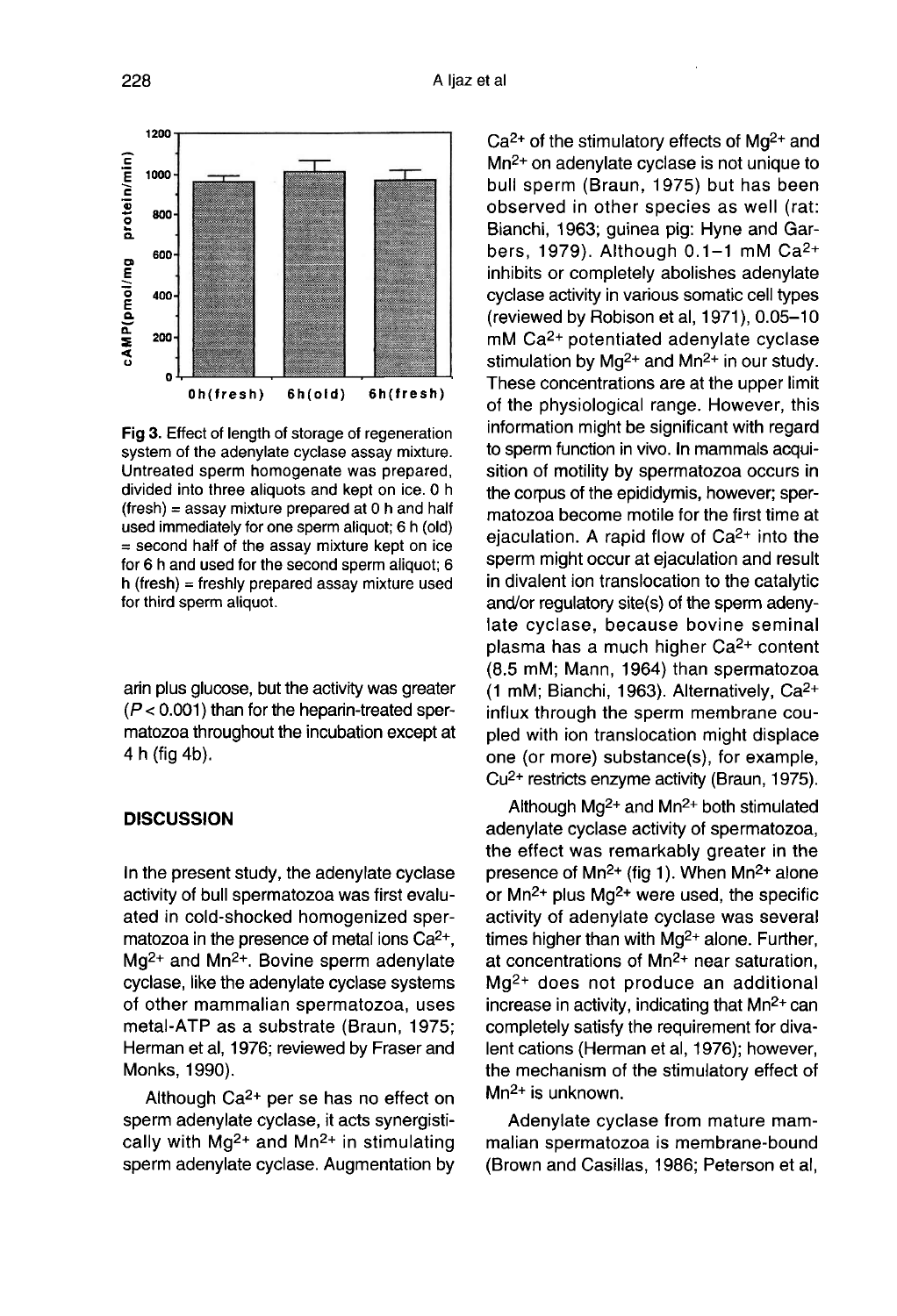1980) and its activity is found primarily in the particulate fraction (Garbers and Kopf, 1980), although Herman et al (1976) recovered at least 30% of the total enzyme activity in bull spermatozoa in the soluble fraction. The cold-shock procedure has been shown to be a good treatment for evaluating adenylate cyclase activity in rams (Towns and Luke, 1976) and sonication, which disrupts the different parts of the cell, was added to enhance the activity. Adenylate cyclase activity was highest when the frozen-thawed sperm used in this study were cold-shocked and homogenized (without sonication), and



Fig 4. Effect of 10 µg/mL heparin (H), 5 mM glucose (G), and 10 µg/mL heparin plus 5 mM glucose (HG) on adenylate cyclase activity of spermatozoa. Untreated cold-shocked homogenized spermatozoa were used as controls (C) and assays were performed in the presence of  $(a)$  5 mM Mn<sup>2+</sup> and (b) 20 mM  $Mn^{2+}$ . Data are means  $\pm$  SD (n = 5) \* Shows a significant capacitationrelated increase ( $P < 0.01$ ) in cAMP levels in heparintreated spermatozoa which began to rise at 3 h and peaked at 4 h.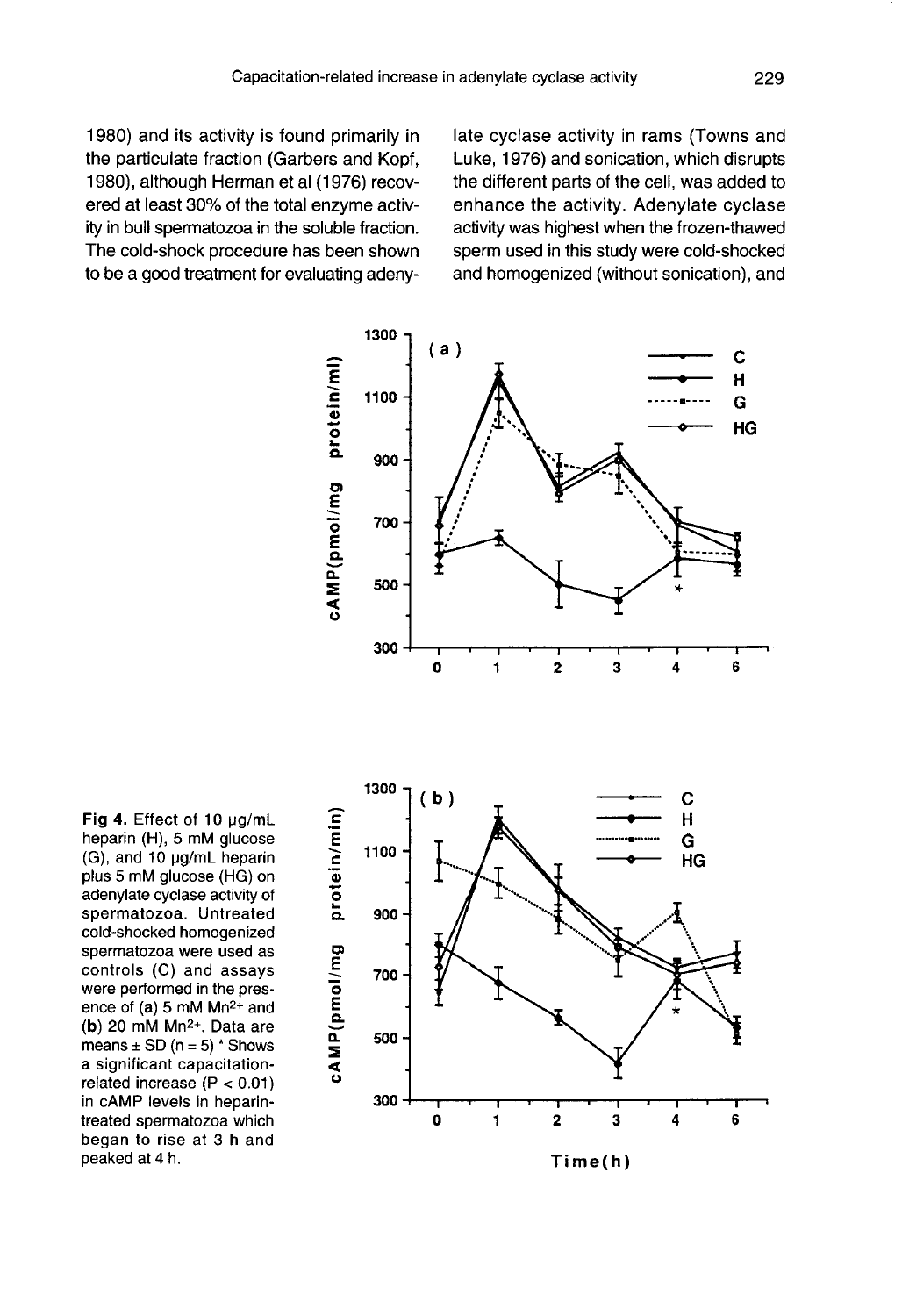decreased when the length of sonication increased (fig 2).

We could not find any report detailing the effect of sonication on adenylate cyclase activity of frozen-thawed, cold-shocked spermatozoa; however, Stephens et al (1979) reported that sonication periods longer than 30 s decrease the activity of both particulate and soluble fractions of cAMP phosphodiesterases in cold-shocked bovine spermatozoa. It has also been reported that longer sonication (5 min) results in significantly lower adenylate cyclase activity than shorter sonication (1, 2, 3 and 4 min) in freshly ejaculated, cold-shocked boar spermatozoa (Berger and Clegg, 1983). Towns and Luke (1976) reported higher adenylate cyclase activity in spermatozoa subjected to freeze-thawing, and lower adenylate cyclase activities, in order, in spermatozoa subjected to cold-shock and sonication. Because sonication destroys all cellular organization, including possible regulatory relationships based on structural integrity, it is not surprising that a decrease in enzyme activity is observed with an increase in duration of sonication. As a result, enzyme activities determined in suspensions frozenthawed, cold-shocked and then sonicated may be poor indicators of the actual activities prevailing in situ.

Basal adenylate cyclase activity evaluated with Mn2+ at two concentrations was different in spermatozoa incubated under non-capacitating and capacitating conditions (fig 4). Since heparin capacitates bovine sperm in vitro (Parrish et al, 1985), and capacitation of sperm by heparin requires at least 4 h of exposure (Parrish et al, 1988), our results, showing no increase in basal adenylate cyclase activity in heparin-treated spermatozoa during the first 3 h and then an increase concomitant with the onset of capacitation (from 3 to 4 h), are similar to those observed in mouse spermatozoa (Stein and Fraser, 1984; Monks and Fraser, 1987). Stein and Fraser (1984) and Monks et al (1986), using a well characterized mouse in vitro capacitation and fertilizing system, found a significant increase in adenylate cyclase activity when sperm suspensions were sampled, first early during capacitation and then at the end of capacitation, when cells are highly fertile (Fraser, 1983). It has also been shown that phosphodiesterase activity decreases significantly during capacitation (Monks and Fraser, 1987). Together, this potential for increasing the formation of cAMP and decreasing the breakdown of cAMP to 5'- AMP suggests an increasing availability of cAMP during capacitation. In a recent study Uguz et al (1992), using cAMP radioimmunoassay, observed an increase in the absolute amount of cAMP in freshly ejaculated bovine spermatozoa incubated with heparin or oviduct fluid compared with controls, thus supporting the hypothesis of reduced phosphodiesterase activity in capacitated spermatozoa.

We observed an increase in cAMP levels at 4 h which corresponds to the onset of capacitation in heparin-treated spermatozoa, but the levels remained low compared to untreated spermatozoa. In the literature cAMP levels have been reported to be higher in capacitated spermatozoa than noncapacitated controls (mouse: Stein and Fraser, 1984; Monks et al, 1986; hamster: White and Aitken, 1989). In addition to species differences, some differences between these data and ours may be explained by their use of another system in which demembraned epididymal spermatozoa were capacitated in the absence of heparin. Moreover, in these other studies the accumulation of cAMP over the capacitating process was measured, whereas we measured a functional response in membranes of capacitated spermatozoa.

Adenylate cyclase activity in spermatozoa treated with glucose or with heparin plus glucose was no different from the controls; however, it was significantly different from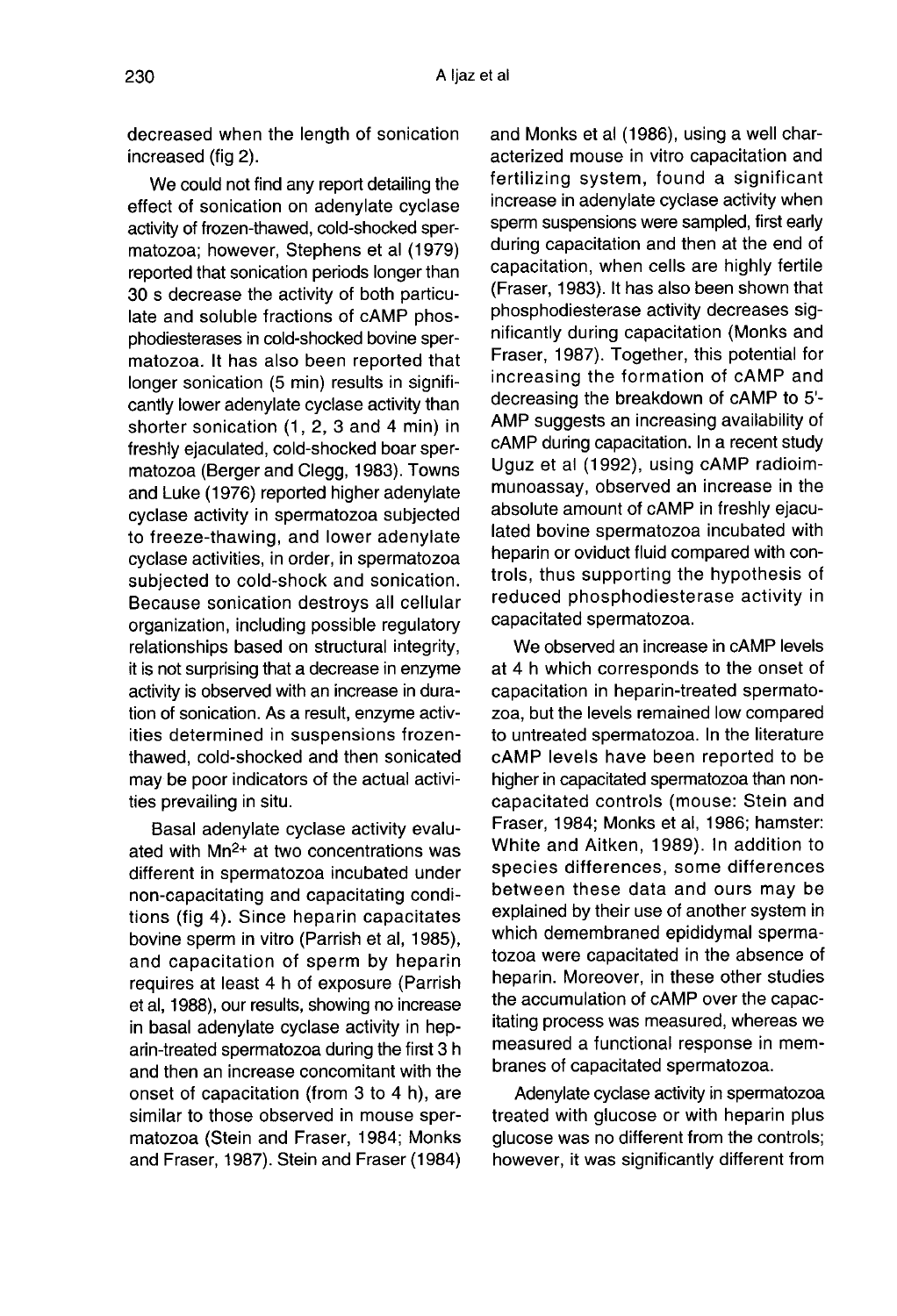the heparin-treated spermatozoa during the first 3 h of incubation. Because glucose counteracts the effect of heparin during the first 4 h of incubation (Parrish et al, 1989a), the aforementioned finding was not surprising but may indicate a pathway to explain the difference.

A significant increase in adenylate cyclase activity was also observed, especially during the first hour, comparing glu cose treatment with heparin alone. Glucose regulation of sperm motility was reported by Mujica et al (1991). It has been shown that an increase in pH of the incubation medium results in an increase in sperm motility (Ijaz and Hunter, 1988). Similarly, an increase in incubation temperature modulates both adenylate cyclase activity and motility (Hammerstedt and Hay, 1980). Increasing evidence correlates the cAMP content of spermatozoa with motility (reviewed by Tash and Means, 1983; Fraser and Monks, 1990). Moreover, the increase in cAMP content of the control and glucose plus heparin-treated spermatozoa may be explained partly by an increase in the pH of the incubation medium from 7.4 to 7.8 during the first 3 h of incubation (unpublished data). It may also be due to an increase in the incubation temperature from approximately 22 °C during manipulations at the beginning of the treatment to 39 °C during incubation. However, no detrimental effect of a capacitating concentration of heparin on sperm motility has been reported during incubation at 39 °C for up to 6 h (Parrish et al, 1988; Florman and First, 1988a,b). Accordingly, the motility in heparin and other treatments remained similar in our experiments (data not shown).

In conclusion, our results indicate that Mn2+ completely satisfies the requirement for divalent cations for sperm adenylate cyclase. Heparin delays the increase in cAMP production by spermatozoa during incubation at 39 °C; the addition of glucose prevents the effect of heparin.

#### REFERENCES

- Austin CR (1952) The 'capacitation' of the mammalian sperm. Nature 170, 326
- Bedford JM (1970) Sperm capacitation and fertilization in mammals. Biol Reprod 2, 128-158
- Berger T, Clegg ED (1983) Adenylate cyclase activity in porcine sperm in response to female tract secretions. Gamete Res 7, 169-177
- Bianchi CP (1963) Effect of divalent cations on rat sperm adenylate cyclase activity. J Cell Comp Physiol 50, 2109
- Brackett BG, Bousquet D, Boice ML, Donawick WJ, Evans JF, Dressel MA (1982) Normal development following in vitro fertilization in the cow. Biol Reprod 27, 147-158
- Braun T (1975) The effect of divalent cations on bovine spermatozoa adenylate cyclase activity. J Cyclic Nucleotide Res 1, 271-28
- Brown MA, Casillas ER (1986) Manganese and manganese-ATP interactions with bovine sperm adeny late cyclase. Arch Biochem Biophys 244, 719-726
- Chang MC (1951) Fertilizing capacity of sperm deposited into Fallopian tubes. Nature 168, 697-698
- Duncan DB (1955) Multiple range test and multiple F test. Biometrics 11, 1-20
- Florman HM, First NL (1988a) Regulation of acrosomal exocytosis. I. Sperm capacitation is required for the induction of acrosome reaction by the bovine zona pellucida in vitro. Dev Biol 128, 453-463
- Florman HM, First NL (1988b) Regulation of acrosomal exocytosis. II. The zona pellucida-induced acrosome reaction of bovine spermatozoa is controlled by extrinsic positive regulatory elements. Dev Biol 128, 464-473
- Fortier MA, Guilgault LA, Grasso F (1988) Specific properties of epithelial and stromal cells from the endometrium of cows. J Reprod Fert 83, 239-248
- Fortier MA, Boulet AP, Lambert RD (1989) Regulation of adenylate cyclase activity and stimulation response in relation to endometrial receptivity in the rabbit. J Reprod Fert 85, 443-450
- Fraser LR (1981) Dibutyryl cyclic AMP decreases capacitation time in vitro in mouse spermatozoa. J Reprod Fert 62, 63-72
- Fraser LR (1983) Mouse sperm capacitation assessed by kinetics and morphology of fertilization in vitro. J Reprod Fert 69, 419-428
- Fraser LR, Ahuja KK (1988) Metabolic and surface events in fertilization. Gamete Res 20, 491-592
- Fraser LR, Monks NJ (1990) Cyclic nucleotides and mammalian sperm capacitation. J Reprod Fert 42 (Suppl), 921
- Garbers DL, Kopf GS (1980) The regulation of spermatozoa by calcium and cyclic nucleotides. Adv Cyclic Nucleotide Res 13, 251-306